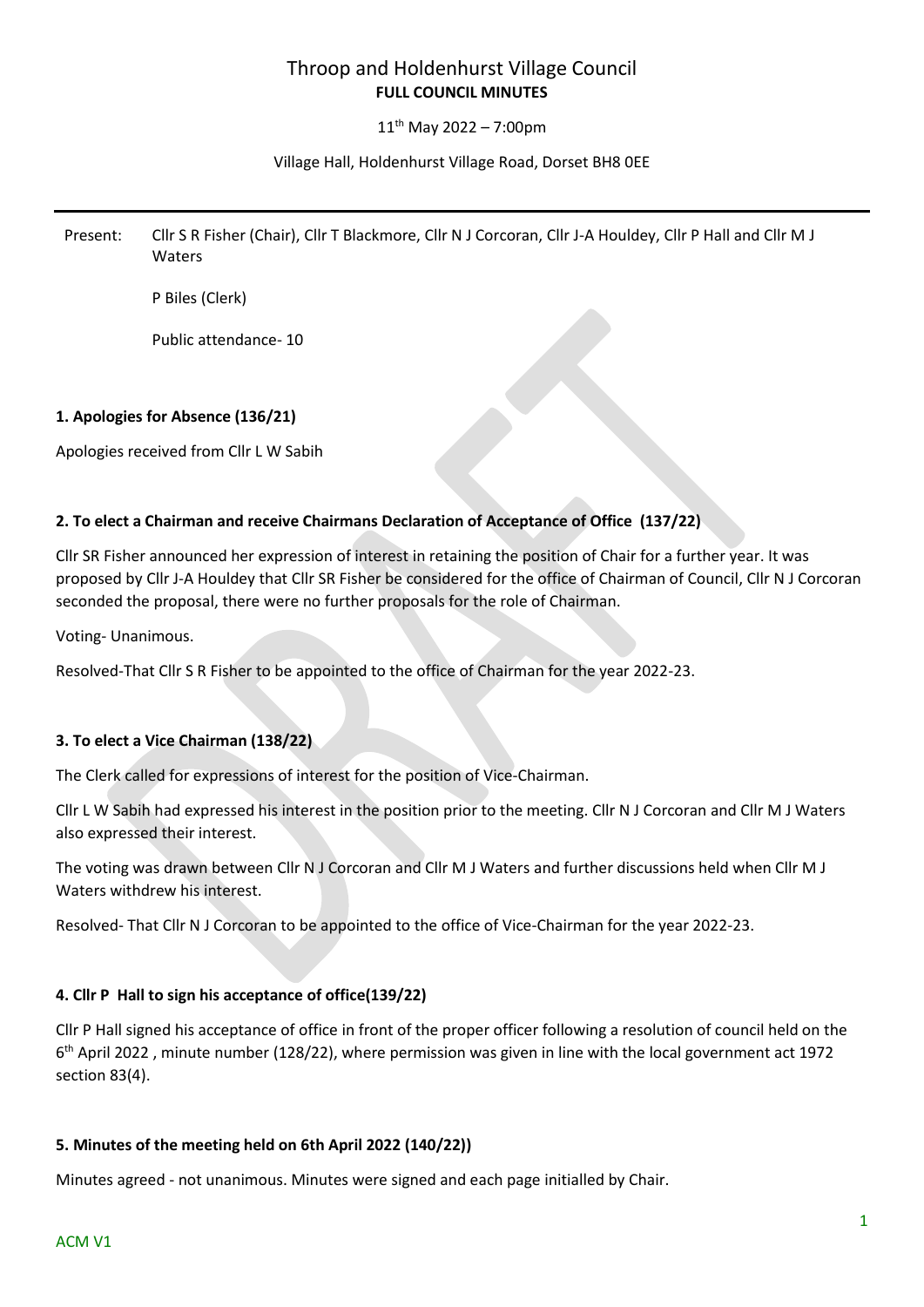# **6. Public participation/questions (141/22)**

No public questions submitted. The Chair explained the process to encourage future questions.

# **7. Announcements (142/22)**

The Chair announced that the leaflets had been delivered to all properties in the Parish.

The Jubilee Celebrations will take place in June at Throop (Throop Cottage Garden-Sunday 5<sup>th</sup> June at 3.00pm) and Holdenhurst ( Village Green- Friday 3<sup>rd</sup> June at 2.00pm).

The Queens Jubilee Tree will be planted on the 18<sup>th</sup> May 2022 at 10.15am at the Village Green in Holdenhurst, the second Queens Jubilee Tree will be planted around October at the Duck Pond Green in Throop, this will be publicised closer to the event.

SANG Name- So far, the Clerk has received 3 nominations for the name of the SANG – all preferred ' Stour Valley Water Meadows'. A further suggestion was for the' Jon Egging Water Meadows'.

Further updates to follow as the leaflets, where the request for feedback on the name was asked, had only recently been distributed

# **8. Declarations of interest (143/22)**

No declarations of interests declared.

# **9. Councillors to review and adopt THVC Standing Orders (144/22)**

After discussions. the recommendation was changed to 'On the Clerks recommendation, Councillors to resolve to adopt THVC Standing Orders'.

Resolved to adopt the Standing orders for the year 2022-3.

Vote Unanimous

# **10. Councillors to review and adopt THVC Code of Conduct ( 145/22)**

After discussions. the recommendation was changed to 'On the Clerks recommendation, Councillors to resolve to adopt THVC Code of Conduct'.

Resolved to adopt the Code of Conduct for the year 2022-3.

Vote Unanimous

# **11. Councillors to review and adopt THVC Social Media and Online Presence Policy (146/22)**

After discussions. the recommendation was changed to 'On the Clerks recommendation, Councillors to resolve to adopt THVC Social Media and Online Presence Policy'.

Resolved to adopt the Social Media and Online Presence Policy for the year 2022-3.

Vote Unanimous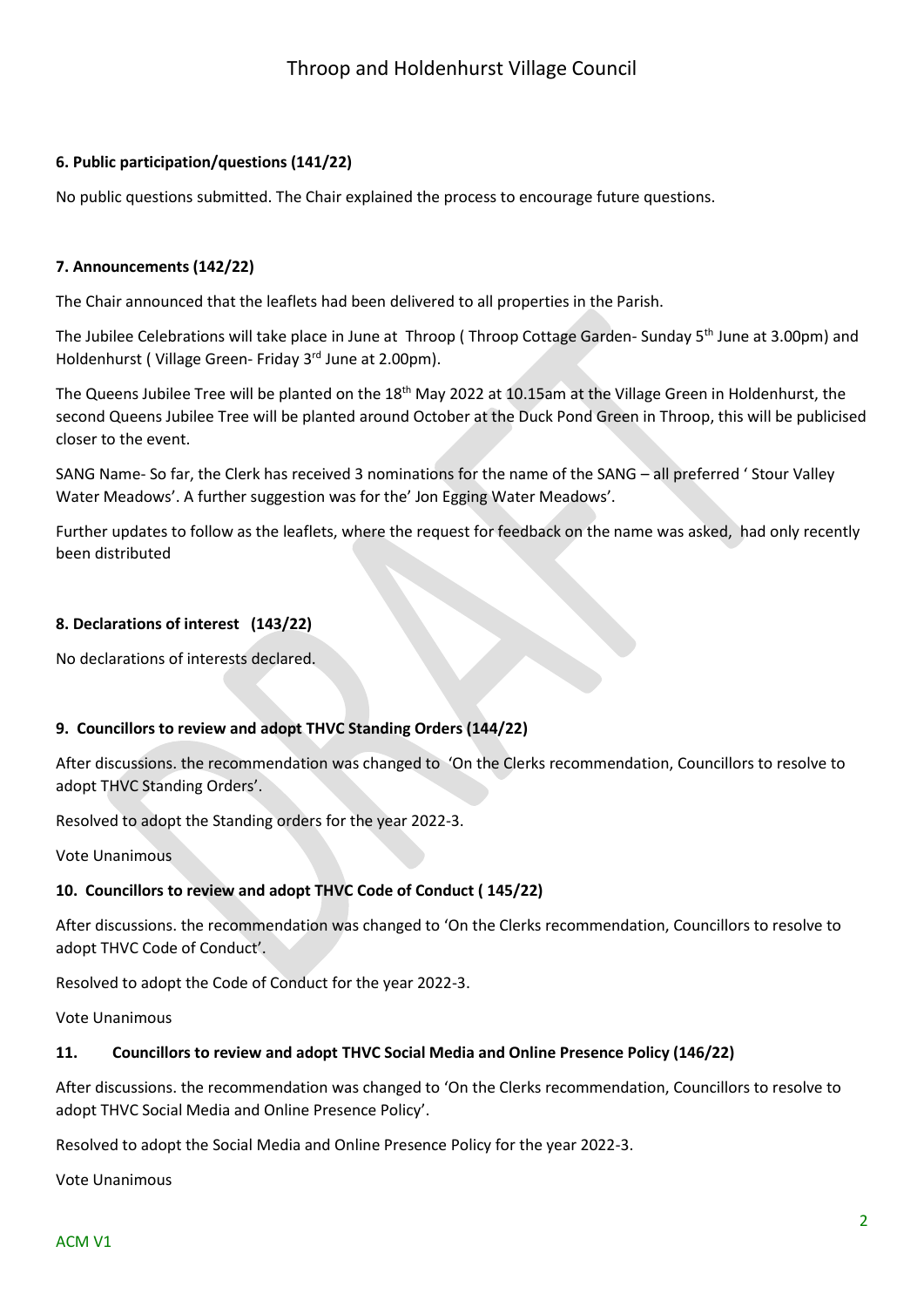# **12. Councillors to review and adopt THVC Financial Regulations (147/22)**

After discussions. the recommendation was changed to 'On the Clerks recommendation, Councillors to resolve to adopt THVC Financial Regulations'.

Resolved to adopt the Financial Regulations for the year 2022-3.

Vote Unanimous

# **13. Councillors to review and approve the Updated Asset Register for 2022/23 ( 148/22)**

Council resolved to adopt the Asset Register for the year 2022-3.

Vote Unanimous

# **14. Councillors to determine dates, time and place of meetings of the Council for ensuing year and publicise (149/22)**

After discussions, regarding concerns about the reduction of Full Council Meetings, and the possibilities of more Extraordinary Meetings, it was agreed to monitor how it goes this year and review for next year's schedule.

Proposed by Cllr P Hall, Seconded by Cllr N J Corcoran. Agreed, not unanimous.

Council resolved to the following meeting dates for the year 2022-23.

#### *Full Council Meeting Dates 2022-23*

Wednesday 20th July 2022 at 7.00 PM Wednesday 21st September 2022 at 7.00 PM Wednesday 23rd November 2022 at 7.00 PM Wednesday 18th January 2023 at 7.00 PM Wednesday 22nd March 2023 at 7.00 PM Wednesday 24th May 2023 at 7.00 PM

*The Annual Parish Meeting Date to be held between 1st March and 1st June (inclusive) 2023- Date to be arranged and publicised.*

# **15. Councillors to review banking arrangements and resolve to confirm ongoing authority for the existing two authorised Bank Signatories and appoint one further authorised Bank Signatory (150/22)**

Councillors agreed that it made financial sense.

Council resolved to agree to add Cllr N J Corcoran as the third authorised bank signatory.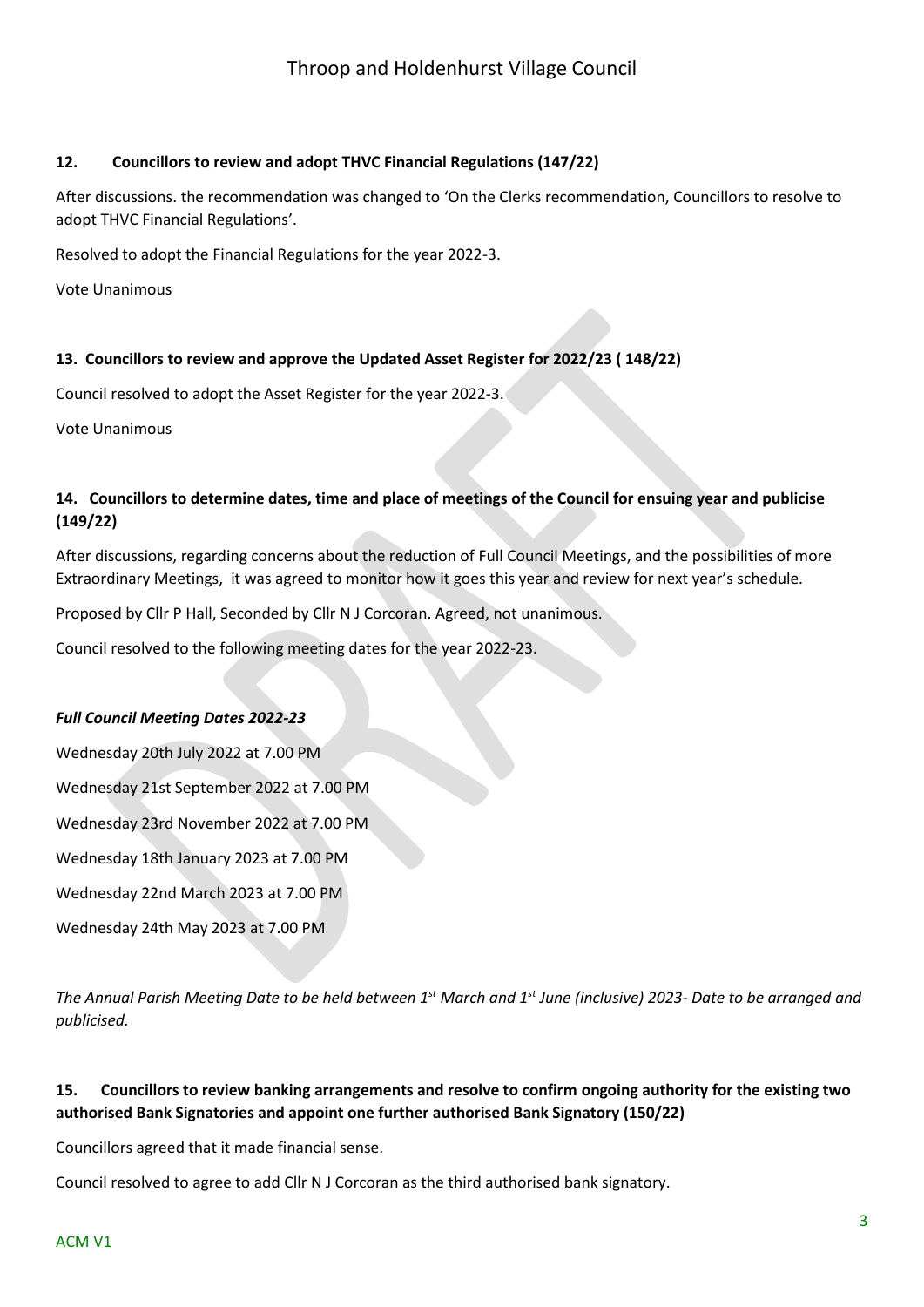# Throop and Holdenhurst Village Council

# **16. Councillors to consider resolving to change the official address of the Council to the Clerks current address , publicise and inform interested parties (151/22)**

The Chair thanked Cllr M J Waters for allow the Council to use his address as the Councils official address and agreed it is the right time, at the start of a new Council year that the official address should be where the Clerk resides.

Proposed by Cllr J-A Houldey, Seconded by Cllr N J Corcoran. Vote Unanimous.

Council resolved that the new Official Address is-

*22 the Grove, Moordown, Bournemouth, Dorset,BH9 2TR.*

#### **17. Risk Assessment- Councillors to review and resolve to accept as an accurate working document (152/22)**

It was noted that the document is more than a financial risk assessment, as in its title- to be amended, and that the document is to be regularly reviewed.

It was agreed to adopt the risk assessment as a working document.

#### **18. Internal Audit/AGAR – Receive and note auditors detailed report and agree any required action (153/22)**

18.1 Annual Governance Statement – it was noted that auditors page of the AGAR is signed by the auditor.

18.2 The Clerk read through recommendations on the auditor's report, this included –

*1-The Chair signing the minutes and initialling each page of the minutes.*

*2-Claiming back VAT*

*3-The fact that the Council can continue with the War Memorial fundraising ( Due to the General Power of Competence being in place for this project due to the previous Clerk initiating it)*

#### *4-The Risk Assessment*

*5-Budget Approval to be conducted in an Open Council Meeting*

*6-The Clerks Contract and 'Working from Home' Allowance* 

*7-SLCC Membership ( It was also noted at this point about also joining the NALC and The Clerks training programme and Annual appraisal)*

*8-Councillors to check , in rotation , the bank reconciliation back to the third-party statement.*

*9-That the Council cannot be exempt from External Auditing in the first 3 years of the Councils existence and that the cost of the audits should be budgeted.*

*10-The good practice that no Blank areas are left on their Disclosable Pecuniary Interest(DPI) forms and their DPI forms should be regularly checked to ensure they are updated and correct.*

Council agreed with the findings and to address the areas highlighted -in the audit.

18.3 Approve Section 1 of the AGAR - the Governance Statements- this was signed, by the Chair, in front of Council.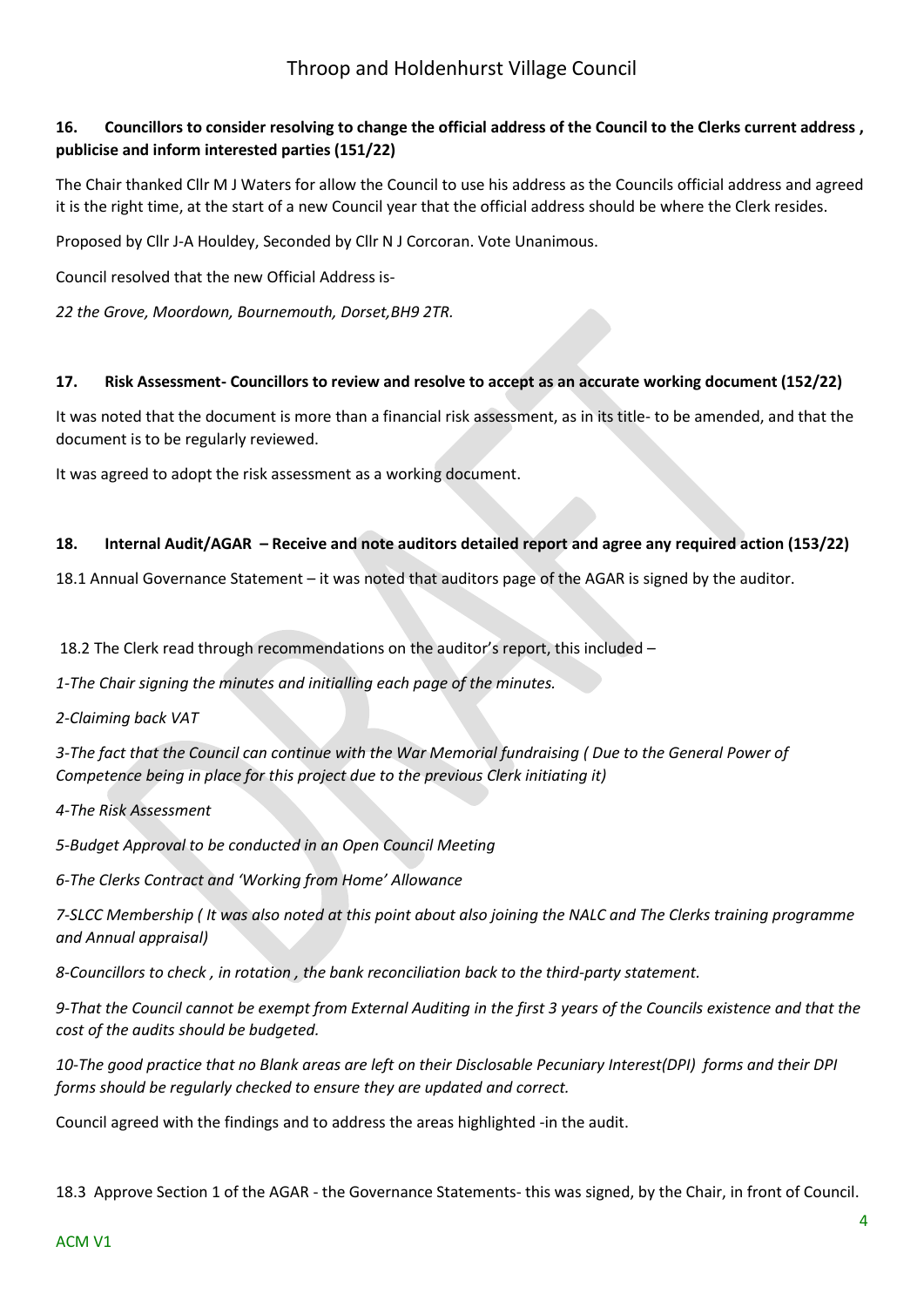18.4 Approve Section 2 of the AGAR - the Accounting Statement- The Clerk read out the Financial figures from the AGAR form( previously signed by the Clerk) and was duly signed by the Chair in front of Council

18.5 It was noted that the council is not eligible for exemption as the Council is under 3 years old.

18.6 Electors' Rights –the dates of the *Exercise of Public Rights as 13th June 2022 to 22nd July 2022* were agreed and will be publicised accordingly.

#### **19. Matters Arising from previous meeting (154/22)**

The Clerk announced that the next meeting between THVC and BCP regarding the schedule of works in the SANG is the 21<sup>st</sup> June 2022 at 2.00pm. Some discussions were had around how these meetings were arranged and that some clarification was required.

After further discussion the Council resolved to create a working party to attend the BCP meetings regarding the SANG, and report back to the Council on any matters requiring a decision. Members of the working party can change as necessary.

Proposed by Cllr T Blackmore, Seconded by Cllr N J Corcoran

Vote - Unanimous

#### **20. Clerk's Report - VAT Claim back (155/22)**

This item was previously discussed within the Auditors section ( 153/22) and the Clerk will be claiming back VAT paid by the Council as required.

# **21. War Memorial update (156/22)**

The Clerk read out the report and the following proposals were considered,

Consider the actions/approach outline in the report and delegate authority to the Clerk to-

*1- promote the war memorial fund, and publicise progress of fund, in newsletters, written correspondence, on the website and verbally.*

*2- To purchase the Website Gateway and sign up to Stripe*

*3- That the authorised councillors to periodically check the bank reconciliation and bank transactions*

The Chair requested that the proposals were split up in order for Councillors to consider separately.

The purchase cost of the Website Gateway was considered to expensive for the needs of the Council and was dismissed. Voting was unanimous.

The Council agreed that we should continue to promote the war memorial fund, and publicise progress of fund, in newsletters, written correspondence, on the website and verbally and that the authorised councillors to periodically check the bank reconciliation and bank transactions.